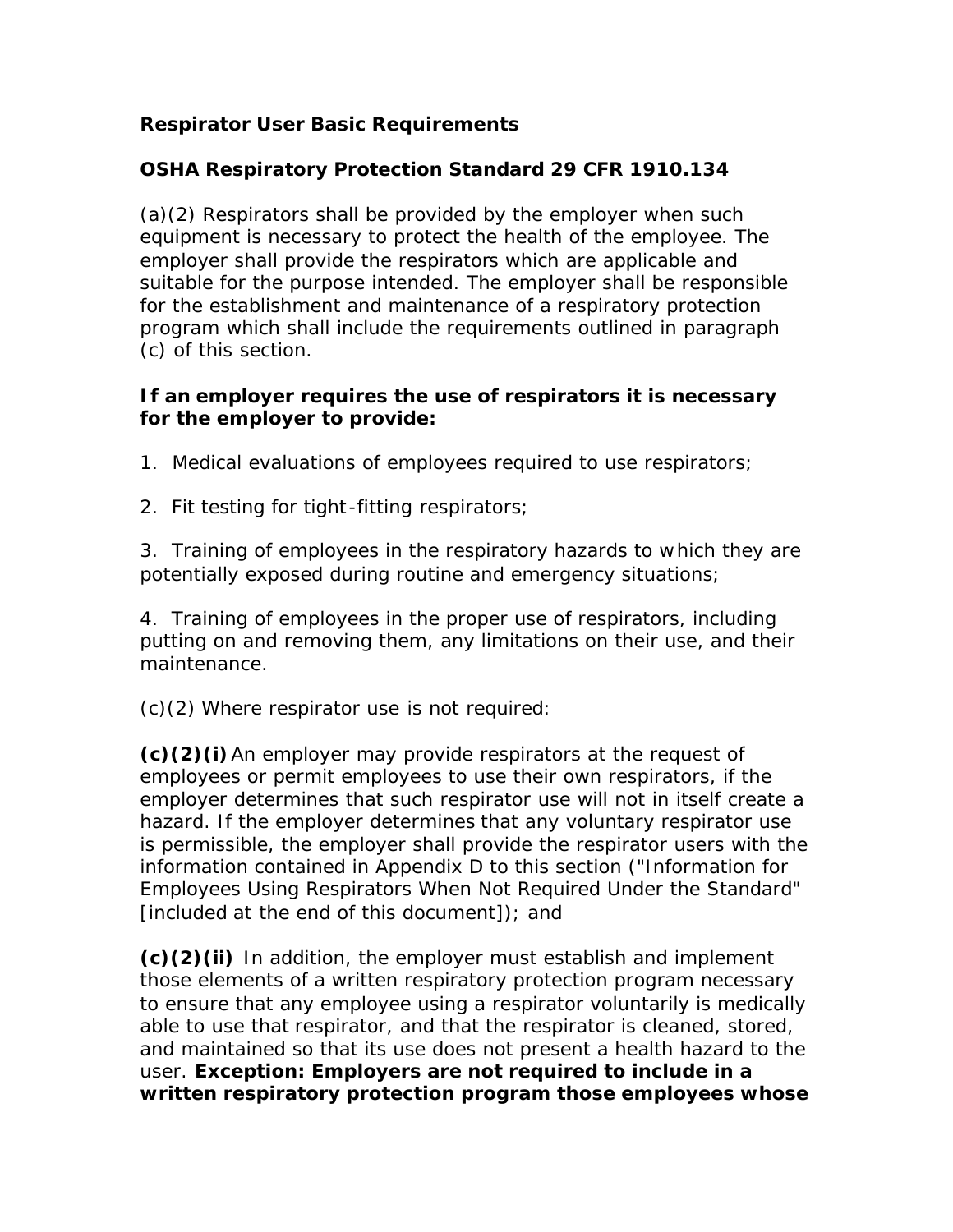*only use of respirators involves the voluntary use of filtering facepieces (dust masks).*

### **If an employer allows voluntary use of respirators it is necessary for the employer to provide:**

*1. Medical evaluations of employees using respirators;*

*2. Training of employees in the proper use of respirators, including putting on and removing them, any limitations on their use, and their maintenance.*

*The above requirements do not pertain to the voluntary use of filtering facepieces (dust masks). No respiratory protection program is required and no other requirements apply.*

## **Appendix D to Sec. 1910.134 (Mandatory) Information for Employees Using Respirators When Not Required Under the Standard**

Respirators are an effective method of protection against designated hazards when properly selected and worn. Respirator use is encouraged, even when exposures are below the exposure limit, to provide an additional level of comfort and protection for workers. However, if a respirator is used improperly or not kept clean, the respirator itself can become a hazard to the worker. Sometimes, workers may wear respirators to avoid exposures to hazards, even if the amount of hazardous substance does not exceed the limits set by OSHA standards. If your employer provides respirators for your voluntary use, of if you provide your own respirator, you need to take certain precautions to be sure that the respirator itself does not present a hazard.

You should do the following:

1. Read and heed all instructions provided by the manufacturer on use, maintenance, cleaning and care, and warnings regarding the respirators limitations.

2. Choose respirators certified for use to protect against the contaminant of concern. NIOSH, the National Institute for Occupational Safety and Health of the U.S. Department of Health and Human